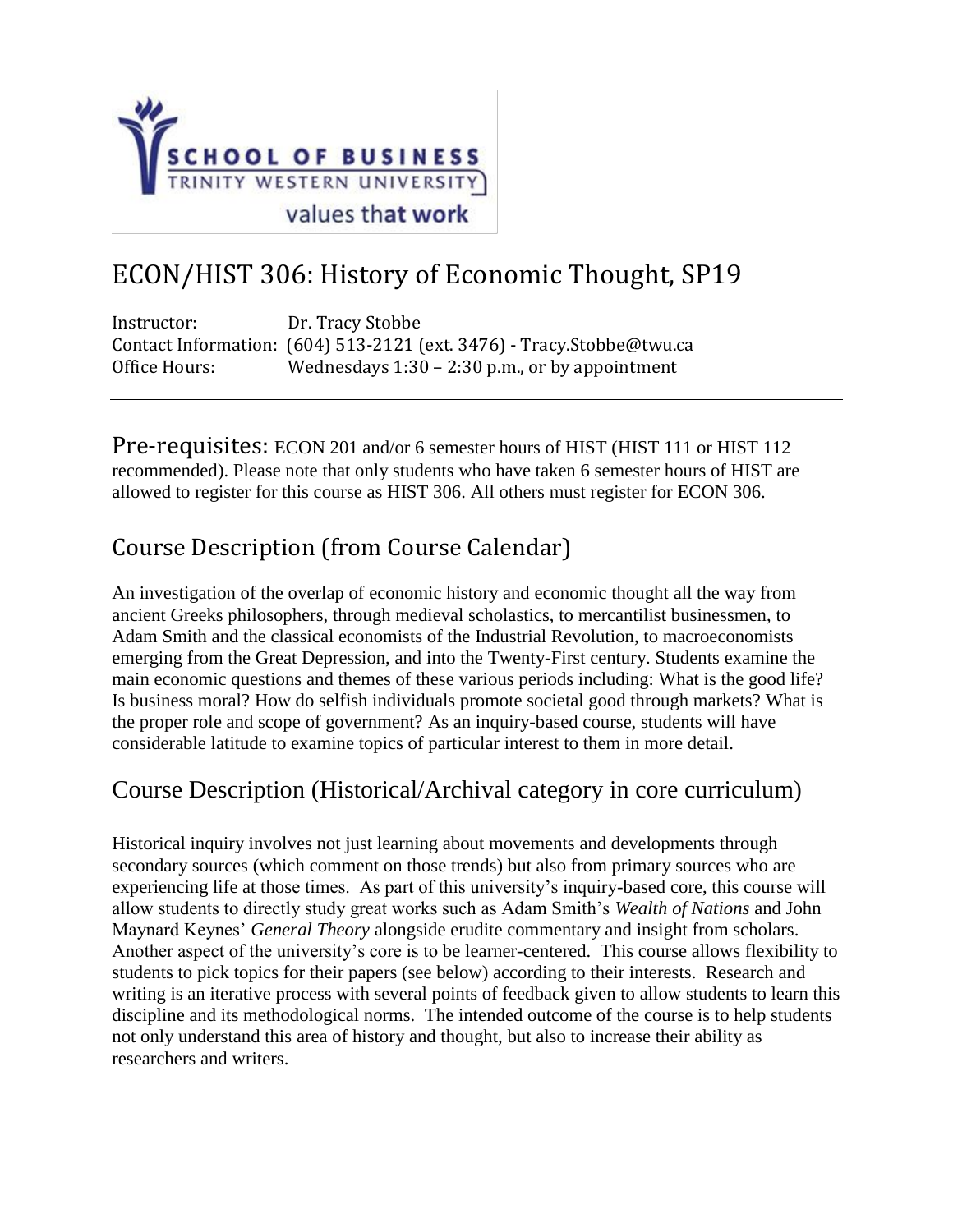## Professor's Remarks and Objectives:

My primary goal is that you finish this course with a broad, comprehensive knowledge of economic history and the development of economic ideas. Remembering the exact dates, title of works and even the name of minor figures is of less importance than building an integrated understanding of how political, social and religious events/climates impacted on the development of economic theory.

There are also two secondary goals of the course. First is that you either learn or have refreshed in your memory major economic concepts such as market forces, equilibrium, competition, comparative advantage, and efficiency vs. equity considerations. The second is that you hone your research and writing skills.

|                         | <b>TWU Student Learning Outcomes (SLOs)</b>                 |                                                                                                                                                                                                                                                                                                                                                                                                                                                           |  |  |  |
|-------------------------|-------------------------------------------------------------|-----------------------------------------------------------------------------------------------------------------------------------------------------------------------------------------------------------------------------------------------------------------------------------------------------------------------------------------------------------------------------------------------------------------------------------------------------------|--|--|--|
| $\mathbf{1}$            | Knowledge                                                   | broad foundational knowledge of human culture and physical and natural world.<br>$\bullet$                                                                                                                                                                                                                                                                                                                                                                |  |  |  |
|                         | and its                                                     | a depth of understanding in any chosen field(s) of study.<br>$\bullet$                                                                                                                                                                                                                                                                                                                                                                                    |  |  |  |
|                         | application                                                 | applied knowledge acquired through discipline-appropriate experiential learning.<br>$\bullet$                                                                                                                                                                                                                                                                                                                                                             |  |  |  |
| $\mathbf{2}$            | Cognitive<br>complexity                                     | skills including critical and creative thinking, quantitative and qualitative reasoning,<br>$\bullet$<br>communication, research, and information literacy.<br>an ability to articulate various interdisciplinary and multi-disciplinary perspectives,<br>$\bullet$<br>integrating informed Christian perspectives.<br>an ability to respond with wisdom, humility and charity to questions, issues, and<br>$\bullet$<br>problems of the human condition. |  |  |  |
| 3                       | Aesthetic<br><b>Expression</b><br>and<br>Interpretation     | creative, performative, material and narrative forms of critical inquiry.<br>$\bullet$<br>intuitive, imaginative and interpretive methodologies.<br>$\bullet$<br>ways through which maker and receiver come to insight and understanding.<br>$\bullet$<br>collaborative and community-based interdisciplinary practices.<br>$\bullet$                                                                                                                     |  |  |  |
| $\overline{\mathbf{4}}$ | Inter-and<br>intra-personal<br>wellness                     | a holistic awareness of their personhood, purpose, and calling within the context of<br>$\bullet$<br>the communities in which they live and study.<br>personal and social health.<br>$\bullet$<br>an appreciation of the role of community in wellness<br>$\bullet$                                                                                                                                                                                       |  |  |  |
| 5                       | Spiritual<br>formation                                      | spiritual dimension by means of an exposure to a reflective and caring Christ-centred<br>$\bullet$<br>community which encourages:<br>a further understanding of God.<br>$\circ$<br>a discovery of a deep and personal spiritual foundation.<br>$\circ$<br>an embodiment of a Christ-like way of life characterized by love for and<br>$\circ$<br>service to others                                                                                        |  |  |  |
| 6                       | <b>Social</b><br>responsibility<br>and global<br>engagement | the resources, skills, and motivation to become engaged global citizens who serve<br>$\bullet$<br>locally, nationally, and globally in socially and economically just ways.<br>a commitment to informed and ethical reasoning.<br>$\bullet$<br>respect for the dignity and rights of all persons.<br>$\bullet$<br>respect for creation and its sustainable use and care.<br>$\bullet$                                                                     |  |  |  |
| $\overline{7}$          | Leadership                                                  | skills to become creative, collaborative, informed, competent, and compassionate<br>$\bullet$<br>people who influence the various contexts into which they are called.<br>abilities and attitudes characterized by service, humility and integrity.<br>$\bullet$                                                                                                                                                                                          |  |  |  |

### TWU Student Learning Outcomes:

### Course Learning Objectives:

| <b>Course Learning Outcomes</b>                                             | <b>SLO</b> |
|-----------------------------------------------------------------------------|------------|
| At the end of the course, students should have the knowledge and skills to: |            |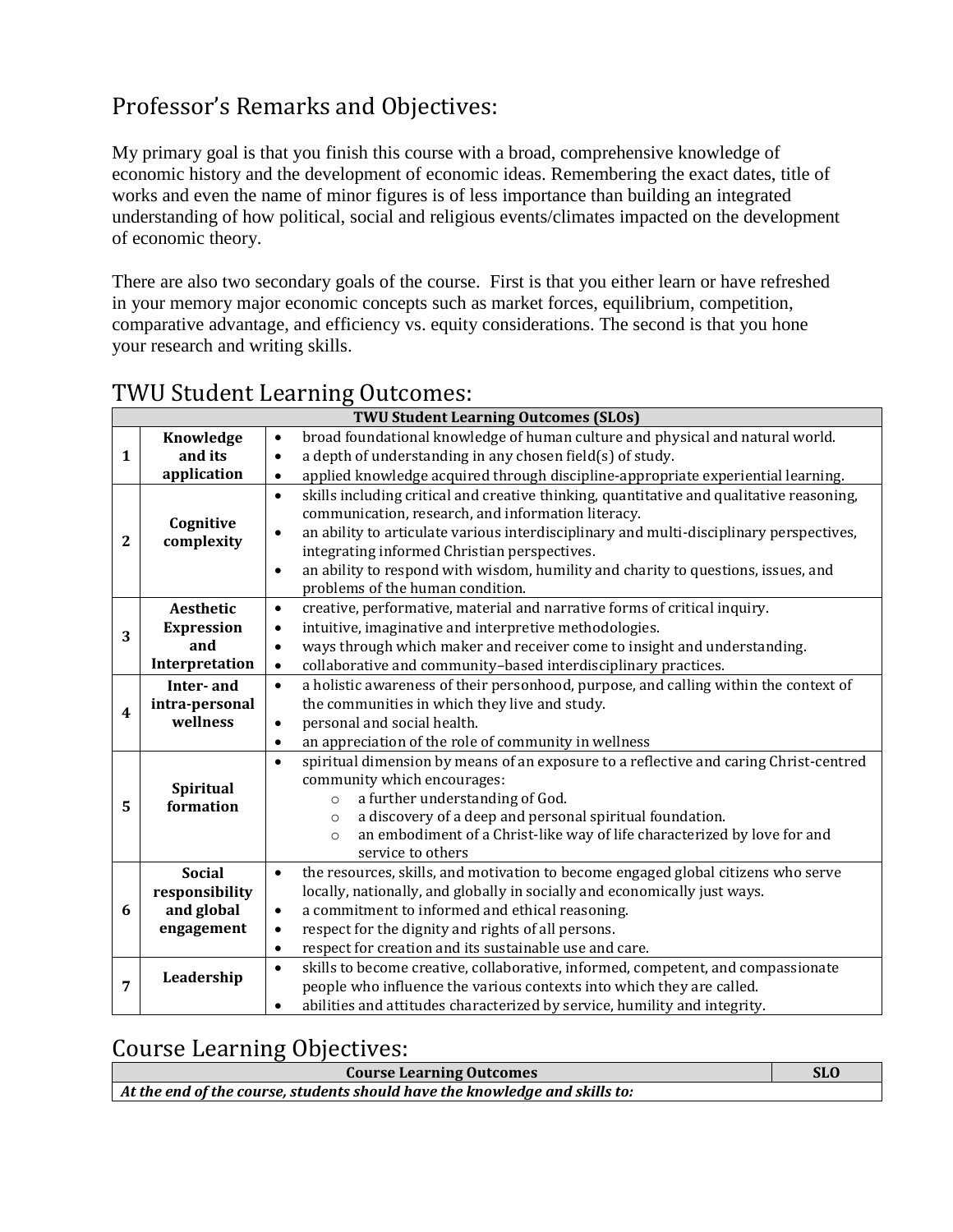| Summarize major periods of economic history and the main economic problem(s) being<br>confronted in each time period.                          | 1, 2, 6 |
|------------------------------------------------------------------------------------------------------------------------------------------------|---------|
| Have a broad knowledge of different thinkers and their main contributions to thought.                                                          |         |
| Be able to formulate appropriate research questions in this discipline and conduct a<br>literature review in order to write an academic paper. | 1. 2    |
| Be able to express yourself in sophisticated writing                                                                                           |         |
| Reflect upon the ideas presented and integrate them (as appropriate) into your own<br>developing personal ideology                             | 4, 5, 7 |

## Required Texts and Materials:

*The Ordinary Business of Life: A History of Economics from the Ancient World to the Twentyfirst Century*, by Roger E. Backhouse, Princeton University Press, 2002.

o This book is selected to be the primary textbook because it does not dwell on the technical details of the economic theories but instead gives more attention to the broader historical picture. As a result, it is quite an enjoyable read and it is relatively inexpensive.

Required course pack of original excerpts and secondary sources (available from the bookstore).

o I have selected a broad cross-section of original excerpts from significant thinkers and readings from other textbooks and academic articles to complement the primary textbook.

*An Inquiry into the Nature and Causes of the Wealth of Nations*, by Adam Smith, 1776.

o Any copy will work – many cheap editions are available, including digital versions from the internet. You could also get a copy from the library. The bookstore carries a paperback version. We will primarily read Book I.

## Supplemental Texts and Materials:

*On The Wealth of Nations*, by P.J. O'Rourke, Crow's Nest, 2007.

 $\circ$  This book will reduce a dense 18<sup>th</sup>-century, 900-page tome into a quip-filled, understandable, 200-page summary. (You're welcome!)

*Sophie's World: A Novel about the History of Philosophy*, by Jostein Gaarder, Berkeley Books, 2007.

 $\circ$  I particularly recommend reading this novel if you have not taken a philosophy survey course (which covered all the major philosophical schools). This novel does a good job of covering all the major thinkers from the ancient Greeks to modern times in an engaging story. Several of the philosophers covered appear in this course.

In addition to the materials listed above, we will watch several videos and other multimedia presentations throughout the course.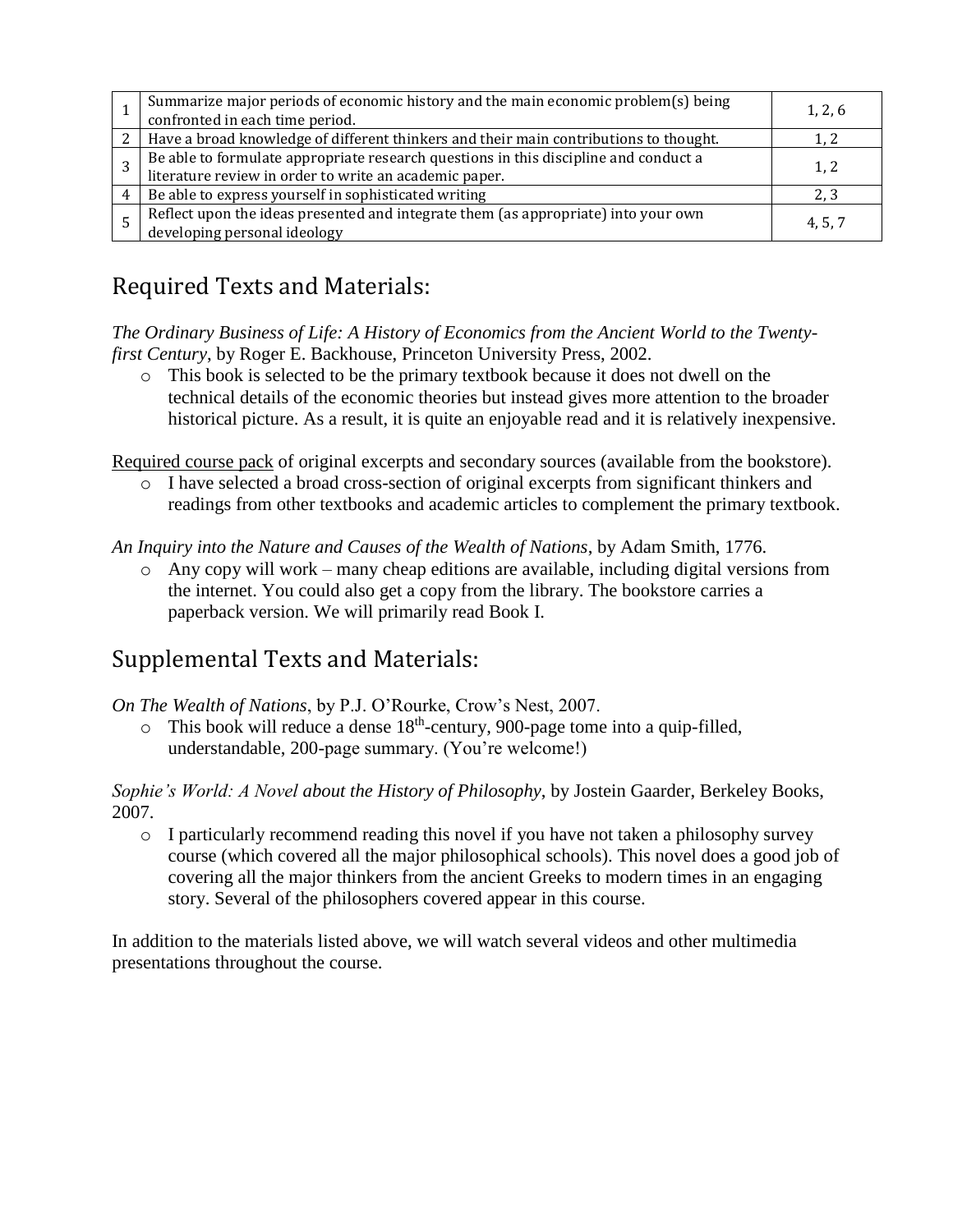### Course Activities/Requirements:

#### **COURSE EVALUATION:**

| <b>Class Participation and Professionalism</b> | 10% |
|------------------------------------------------|-----|
| Readings Journal                               | 10% |
| Papers $(3)$                                   | 35% |
| Midterm Exam                                   | 15% |
| Final Exam                                     | 30% |

#### **CLASS PARTICIPATION AND PROFESSIONALISM**

Class participation constitutes questions, comments, reflections and sharing. A portion of your grade is based on the level of professionalism you display throughout the course. Professionalism encapsulates arriving on time, paying attention, and behaving professionally toward myself and fellow students. Further examples of professional behavior include notifying me **in advance** when you have to miss class or arrive late, reliably completing work on time, and dressing appropriately. Think of this course like a job. You would not fail to show up for work without notifying your boss, you would not talk during a meeting, and you would not be on social media or doing non-course-related internet tasks.

#### **READINGS JOURNAL**

Doing the readings prior to class is *very important*. The point of class time is to cover the highlights of the material, explain additional points (such as the economic theories) and have discussions revolving around the readings. Thus, if you are not prepared to engage in these discussions by having read and reflected on the themes and ideas, you deny not only yourself of an opportunity to learn but also your classmates who do not get to hear your thoughts.

In order to help you prepare for class by reading actively (not passively), you will keep a journal of your reflections and notes. To help guide your thinking and review of the material, a list of questions is posted on Moodle. You will likely want to include additional notes, questions, and reflections in your journal, apart from explicitly answering those questions. (These questions will also become the basis of many class discussions.) Your journal can be typed and handed in digitally or can be hand-written and shown to me periodically.

As readings are expected to be done **prior to class**, journals should also be started prior to class. You may also want to add additional thoughts based on the class discussions. For this reason, I will only assess journals at least a week or so after that topic is complete.

Assessment will be on a simple scale of:

- o Not meeting expectations
- o Approaching expectations
- o Meeting expectations
- o Exceeding expectations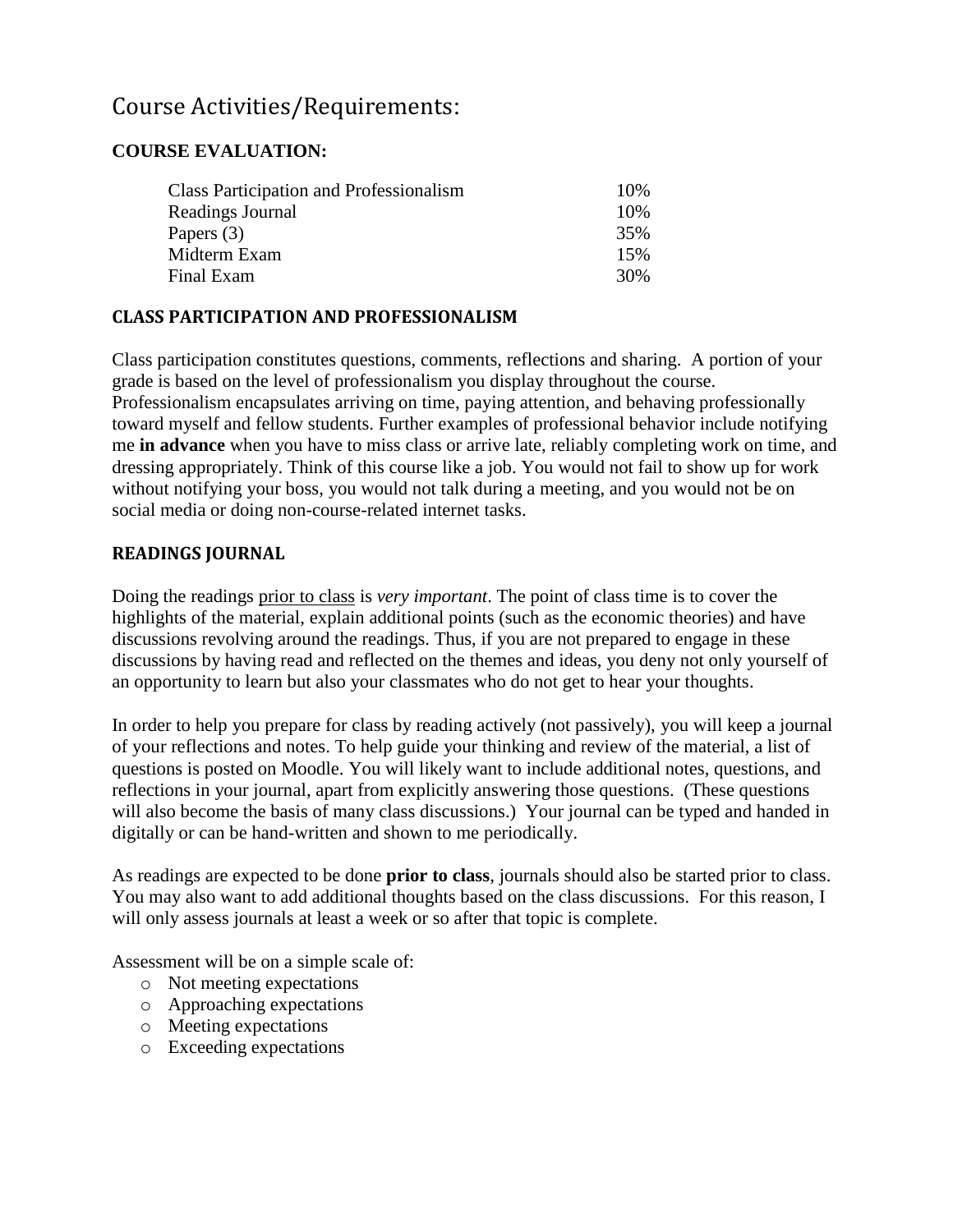I hope to comment on your journals and use these as a conduit for student-professor dialogue. However, the extent of my comments will likely vary considerably depending on my workload.

**PAPERS:** Three 8- to 10-page papers are due throughout the term. Papers should be doublespaced and should use a consistent and professional citation system. (See also Appendix I below for the university's plagiarism policy.) One paper is due per month (approximately). The first paper covers the ancient, medieval and mercantilist topics. The second paper covers the classical school of economics and the industrial revolution. The third covers the  $20<sup>th</sup>$  and  $21<sup>st</sup>$  centuries, or can go back to an earlier period if desired. Papers should blend original sources with scholarly opinion from secondary sources. We will discuss more specifics about papers in class.

**EXAMS:** Both the midterm (February 28<sup>th</sup>) and the final exam will contain essay-based questions and multiple choice, true/false or matching questions. The main point of the exams is providing you an opportunity of demonstrating your understanding of the themes and thinkers studied. Please note there is no make-up midterm. If you miss the midterm for a legitimate (and documented) reason, the grades will be redistributed; otherwise the grades are forfeited.

#### **OUTLINE:**

- 1. Ancient origins: the Greeks and Romans
	- Theme: what is the good life (economically)?
- 2. Medieval development of economic thought
	- Theme: is business morally acceptable? Is charging usury a sin?
- 3. The Development of a Market Economy
	- Theme: how trade and ideas of progress impacted on economic understandings
- 4. National economic policy: Mercantilism
	- Theme: growth through economic domination by major nation states
- 5. French Mercantilism and the Physiocrats
	- Theme: rise of schools of economic thought and advent of liberalism
- 6. Early liberal thinkers and the Scottish Enlightenment
	- Theme: how can self-interest serve the common good?
- 7. Adam Smith and the early Industrial Revolution
	- Theme: reconciling selfish man, markets, and societal improvement
- 8. The Classical School of Economics
	- Theme: the industrial economy, free trade, and rising living standards
- 9. Economics in the Victorian Age
	- Theme: attempts to counter the ills of the industrial revolution while maintaining markets and individual liberty
- 10. The inexorable system of Karl Marx
	- Theme: can capitalism survive? Is it desirable that it survives?
- 11. The marginal revolution and Alfred Marshall
	- Theme: new ways of economic thinking; how is value (price) determined?
- 12. The Great Depression and the birth of macroeconomics
	- Theme: understanding the macro-economy and government's (potential) role
- 13. The twentieth century and beyond
	- Theme: what is the appropriate size and role of government?
	- Theme: questioning the assumption of the rationality of humans